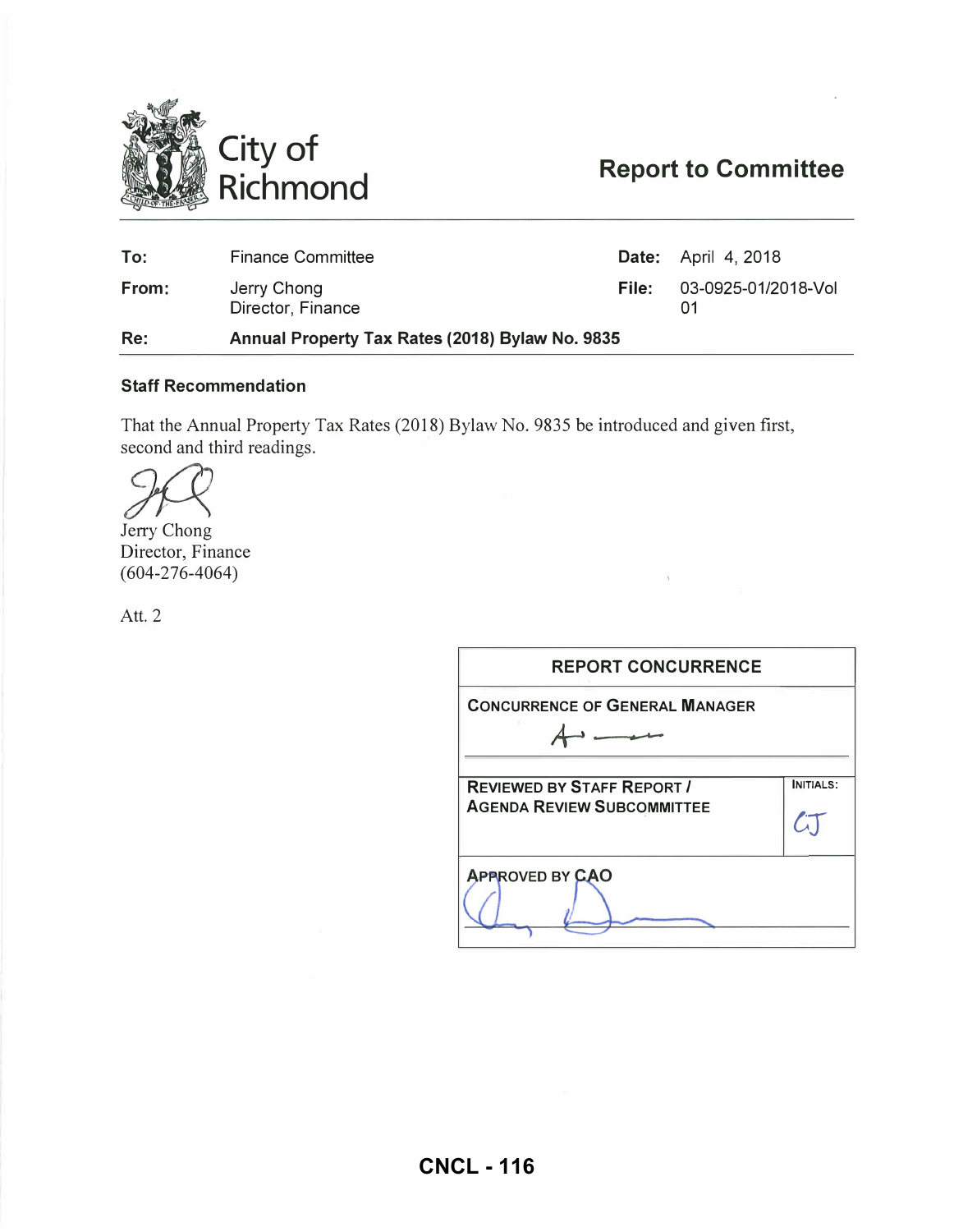#### **Staff Report**

#### **Origin**

Section 197 of the Community Charter requires municipalities to establish property tax rates for the current year after the adoption of the 5 Year Financial Plan and before May  $15<sup>th</sup>$ . Council must, under subsection 197(3.1), consider the tax distribution to each assessment class prior to adopting the tax rate bylaw.

This report supports Council's 2014-2018 Term Goal #7 Strong Financial Stewardship:

- *7.2. Well-informed and sustainable financial decision making.*
- *7.3. Transparent financial decisions that are appropriately communicated to the public.*

#### **Analysis**

BC Assessment provides assessment values that reflect the market condition as of July  $1<sup>st</sup>$ , 2017. Assessment totals are comprised of market values for existing properties and values for new properties (new growth).

Table 1 provides a comparison between 2017 and 2018 market value changes and 2018 new growth. Market value changes reflect the market price of existing properties from year to year. New growth is the term used for new developments, property shifts between assessment classes, and any new exemptions. New developments add taxable value to the class while new exemptions reduce the value to that class.

|                                           | (1)<br>2017 Total<br><b>Assessment</b> | (2)<br>2018 Market Value<br>of Same | (3)<br>2018 Net Market<br>Change | (4)<br>2018 New Growth<br>and Re-Class | (5)<br>2018 Total<br><b>Assessment</b> | (6)<br>% Net Market<br>Change |
|-------------------------------------------|----------------------------------------|-------------------------------------|----------------------------------|----------------------------------------|----------------------------------------|-------------------------------|
| <b>IClass 01 - Residential</b>            | 73,414,252,332                         | 78,685,794,420                      | 5,271,542,088                    | 1,845,043,828                          | 80,530,838,248                         | 7.18%                         |
| <b>IClass 02 - Utilities</b>              | 26,541,149                             | 29,190,416                          | 2,649,267                        | 59,100                                 | 29,249,516                             | 9.98%                         |
| Class 03 - Supportive Housing             |                                        |                                     |                                  | 16                                     | 16                                     | 0.00%                         |
| Class 04 - Major Industry                 | 215,245,900                            | 236,907,600                         | 21,661,700                       | (32,366,100)                           | 204,541,500                            | 10.06%                        |
| Class 05 - Light Industry                 | 2,624,855,200                          | 3,078,679,500                       | 453,824,300                      | (79, 922, 300)                         | 2,998,757,200                          | 17.29%                        |
| <b>IClass 06 - Business/Other</b>         | 13,093,222,347                         | 15,748,672,143                      | 2,655,449,796                    | 99,860,500                             | 15,848,532,643                         | 20.28%                        |
| <b>I</b> Class 08 - Recreation/Non-Profit | 183,359,800                            | 205,433,000                         | 22,073,200                       | (4,540,000)                            | 200,893,000                            | 12.04%                        |
| <b>IClass 09 - Farm</b>                   | 26,566,163                             | 26,683,530                          | 117,367                          | (386, 768)                             | 26,296,762                             | 0.44%                         |
| TOTAL                                     | 89,584,042,891<br>S                    | 98,011,360,609<br>s                 | 8,427,317,718<br>\$              | 1,827,748,276<br>S                     | 99,839,108,885<br>s                    | 9.41%                         |

| Table 1: Comparison of Assessment Values 2017 - 2018 |  |  |  |
|------------------------------------------------------|--|--|--|
|------------------------------------------------------|--|--|--|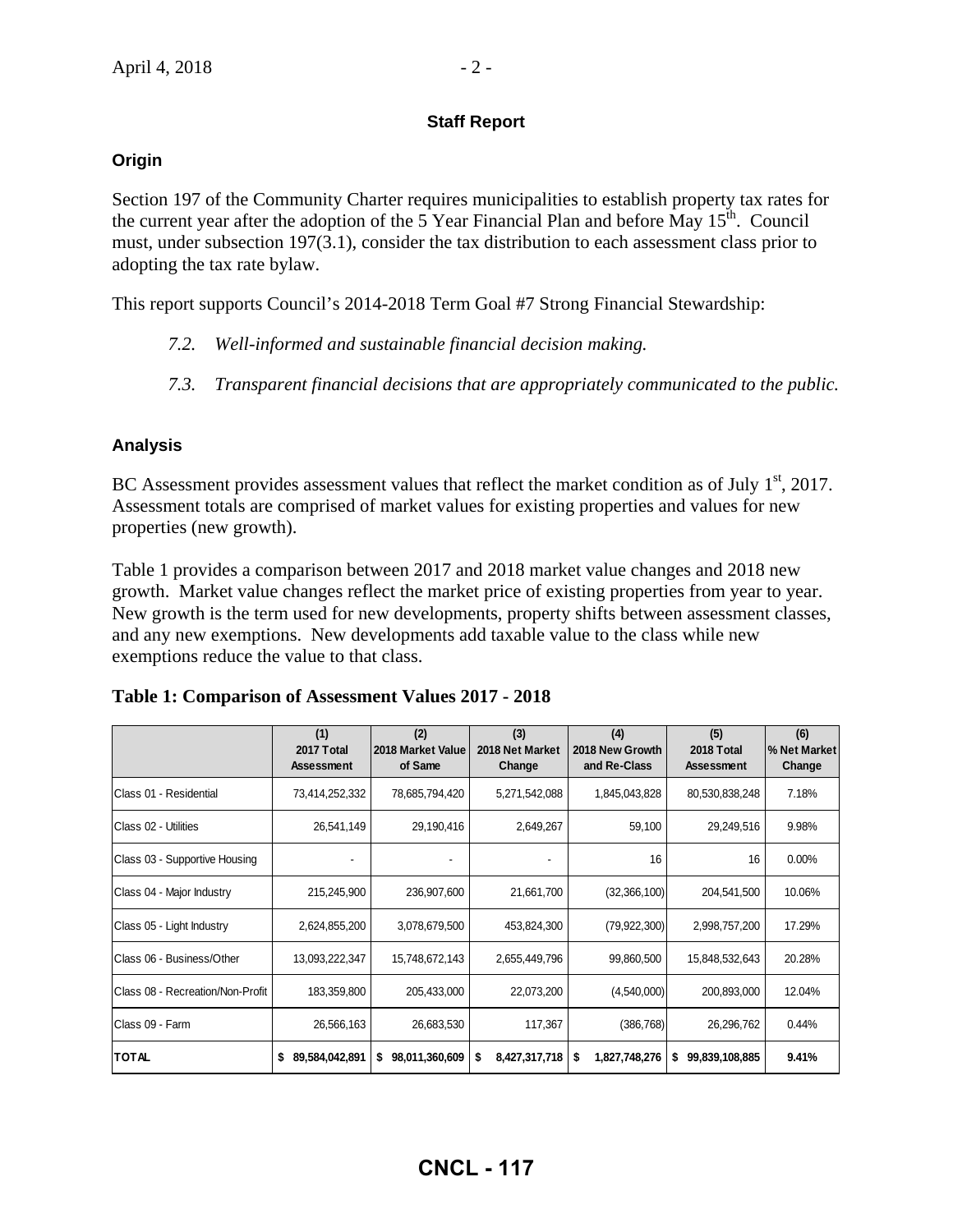Highlights:

- From 2017 to 2018, total market value increased by approximately \$8.427 billion (column 3) or 9.41% (column 6). In comparison, 2016 to 2017 had a total market value increase of approximately \$20.924 billion or 31.35%.
- Breakdown of the market value change by assessment class shows that residential market values increased by \$5.272 billion or an average of 7.18%. This is a much smaller increase compared to 2017 where residential market values increased by \$18.428 billion or an average of 34.49% over 2016.
- A further breakdown of the residential class shows that strata residential properties had an average increase in market value by 18.75% while single family detached properties had an average increase of 1.29%. This is a significant change from 2017 where single family detached homes were in greater demand and had higher market value increases. In 2017, single family detached properties, on average, had significant tax increases while most strata properties had tax decreases. The change in 2018 will reverse the situation and strata properties will have tax increases while single family detached homes will have minimal tax increases or in many cases, tax decreases.
- Total new growth and reclassification (column 4) in 2018 is approximately \$1.828 billion, which is consistent with the prior year new growth of \$1.910 billion.
- The Province created a new assessment class, Class 03 Supportive Housing, in 2018 for eligible supportive housing properties. Once designated, the property is given an assessed value of \$2 to be apportioned at \$1 for the land and \$1 for the improvements. In order to be given this special valuation, the property must:
	- o be designated by Cabinet;
	- o provide long-term housing units for persons who were previously homeless or persons who are at risk of homelessness;
	- o provide onsite support services; and
	- o be used by or on behalf of individuals who receive funding from the provincial government or a regional health board.

In 2018, the City's property at 8080 Anderson Road was designated as supportive housing. The property consists of 8 separate folios and therefore was assessed at \$16 for Class 03.

• New growth and re-class in Class 04 - Major Industry decreased by \$32.366 million in 2018 largely due to properties occupied by WWL Vehicle Services Canada Ltd. The company was successful this year in getting a port designation from the Province as a property with improvements for sea-going cargo loading and storage.

The port designation reduced the assessment value for the property and will result in approximately \$341K in municipal tax savings for the company for 2018. However, in preparation for their application for a port designation, the company voluntarily appealed

## **CNCL - 118**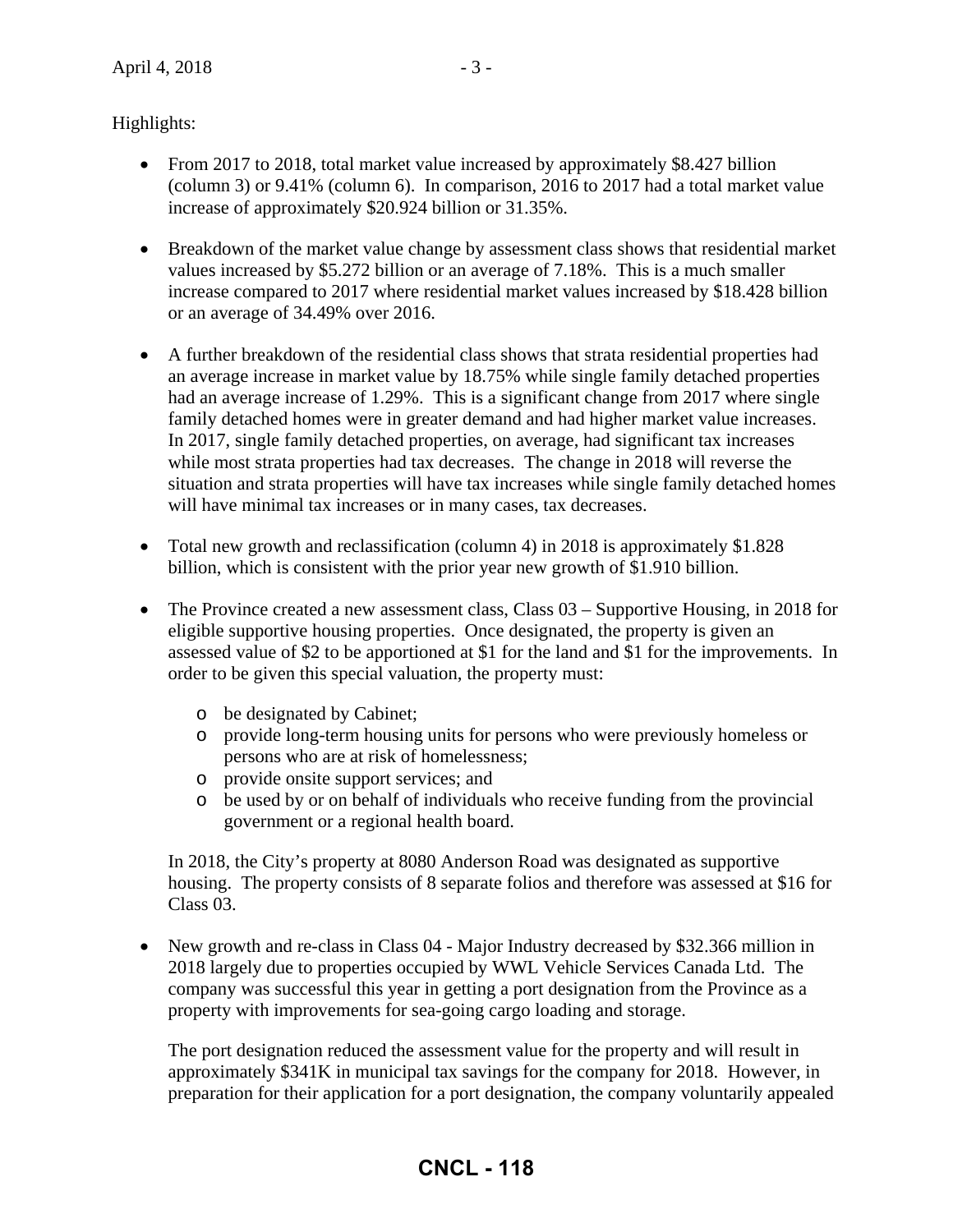to BC Assessment in 2017 for a class switch from Class 05 – Light Industry to Class – 04 Major Industry. This class switch resulted in the Company paying an additional \$389K in municipal taxes in 2017. Comparing what the property would have paid if they stayed as a class 05 property to what they will be paying as a designed port property, there is an immaterial financial impact to the City.

• Majority of the reduction in new growth in Class 05 – Light Industry is due to changes in property use resulting in a re-classification of the property from Class 05 and Class 06 – Business.

Preliminary new growth figures were provided to each municipality in late November 2017 to facilitate each City's budget process. To ensure all municipalities capture the revenue from new growth, BC Assessment adds new growth to the assessment roll based on the state and condition of each development property as of mid-October 2017.

Revenue from new growth was estimated and included as a separate income source when preparing the 2018 Operating Budget. This new tax revenue reduces the tax increase required to balance the operating budget.

#### 2018 Tax Rate Calculation

Under the Community Charter, Council must review the City's property tax distribution prior to adopting the annual property tax rate bylaw. Council's objective, which is stated in the City's 5 Year Financial Plan, is for a property tax distribution that maintains the business to residential tax ratio in the middle in comparison to other municipalities in the comparator group and to ensure that the City remains competitive in attracting and retaining businesses.

#### Tax Ratio

Tax ratio is a direct comparison of the tax rates between all classes against the residential tax rate. Fluctuations in the market value for residential class will affect all resulting tax ratios since tax rates are adjusted annually to ensure that the City collects only what is needed to balance the budget. With an increase in residential market value for 2018, residential tax rate was adjusted to \$1.51524 per \$1,000 of assessment from the 2017 rate of \$1.57216 per \$1,000 of assessment. Since residential tax rate is the denominator in the tax ratio calculation, if market values of other assessment classes increase more than the residential class, the resulting tax ratio will be lower.

Table 2 provides the 2017 tax rates and business to residential ratio ranking for comparative municipalities. Richmond's business to residential tax ratio of 3.57 was second lowest in comparison and was an improvement from 2016 where the City's business to residential tax ratio was third lowest in the comparator group.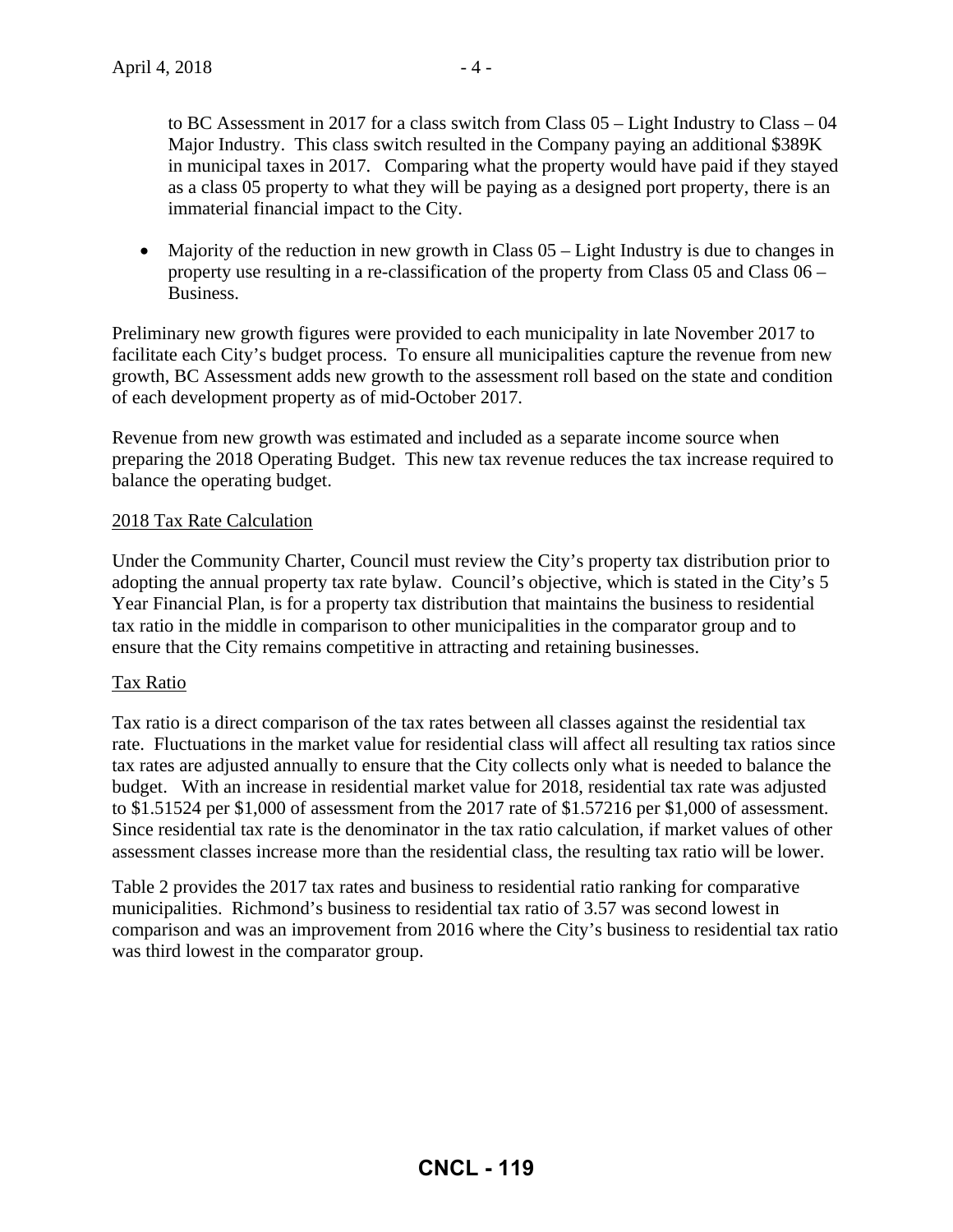| <b>Municipalities</b> | <b>Residential</b> | <b>Utilities</b> | <b>Major</b><br><b>Industry</b> | Light<br><b>Industry</b> | <b>Business</b> | <b>Recreation</b><br><b>Non-Profit</b> | Farm    | <b>Business to</b><br><b>Residential</b><br><b>Tax Ratio</b> |
|-----------------------|--------------------|------------------|---------------------------------|--------------------------|-----------------|----------------------------------------|---------|--------------------------------------------------------------|
| Coquitlam             | 2.1656             | 38.2738          | 28.9270                         | 11.5975                  | 10.9355         | 12.6282                                | 15.3114 | 5.05                                                         |
| Burnaby               | 1.5874             | 29.2136          | 38.5939                         | 7.4900                   | 7.4900          | 0.9474                                 | 7.4900  | 4.72                                                         |
| Vancouver             | 1.2609             | 28.3839          | 34.5135                         | 5.7974                   | 5.7974          | 1.2208                                 | 1.2208  | 4.60                                                         |
| Delta                 | 2.3337             | 39.9999          | 29.4003                         | 8.6873                   | 8.9849          | 7.5675                                 | 19.1420 | 3.85                                                         |
| Richmond              | 1.5722             | 33.6339          | 12.5729                         | 5.6064                   | 5.6064          | 1.7172                                 | 13.0983 | 3.57                                                         |
| Surrey                | 1.8945             | 32.6801          | 11.1989                         | 5.7864                   | 6.3214          | 2.0996                                 | 2.9812  | 3.34                                                         |

**Table 2: Comparison of 2017 Business to Residential Ratios** 

#### Tax Distribution

Based on the 2018 Revised Roll, the 2018 calculated tax rates, assessment ratios, folio counts, tax distribution and tax ratios are as follows:

**Table 3 – Breakdown of 2018 Assessments and Tax Distribution** 

|                                  | <b>Tax Rates</b> | <b>Assessment</b> | <b>Folio Count</b> | <b>Tax</b>          | <b>Tax Ratio</b> |
|----------------------------------|------------------|-------------------|--------------------|---------------------|------------------|
|                                  |                  | <b>Ratio</b>      |                    | <b>Distribution</b> |                  |
| Class 01 - Residential           | 1.51524          | 80.66%            | 73,633             | 56.19%              | 1.00             |
| Class 02 - Utilities             | 31.59054         | 0.03%             | 123                | 0.43%               | 20.85            |
| Class 03 - Supportive Housing    | 1.51524          | $0.00\%$          | 8                  | $0.00\%$            | 1.00             |
| Class 04 - Major Industry        | 11.80024         | 0.20%             | 30                 | 1.11%               | 7.79             |
| Class 05 - Light Industry        | 4.83440          | 3.00%             | 597                | 6.82%               | 3.19             |
| Class 06 - Business/Other        | 4.83440          | 15.88%            | 7,080              | 35.14%              | 3.19             |
| Class 08 - Recreation/Non-Profit | 1.58328          | 0.20%             | 470                | 0.15%               | 1.04             |
| Class 09 - Farm                  | 13.47100         | 0.03%             | 645                | 0.16%               | 8.89             |
| <b>TOTAL</b>                     | N/A              | 100.00%           | 82,586             | 100.00%             | N/A              |

For comparison purposes, the 2017 assessment ratios and tax distributions are provided in Table 4.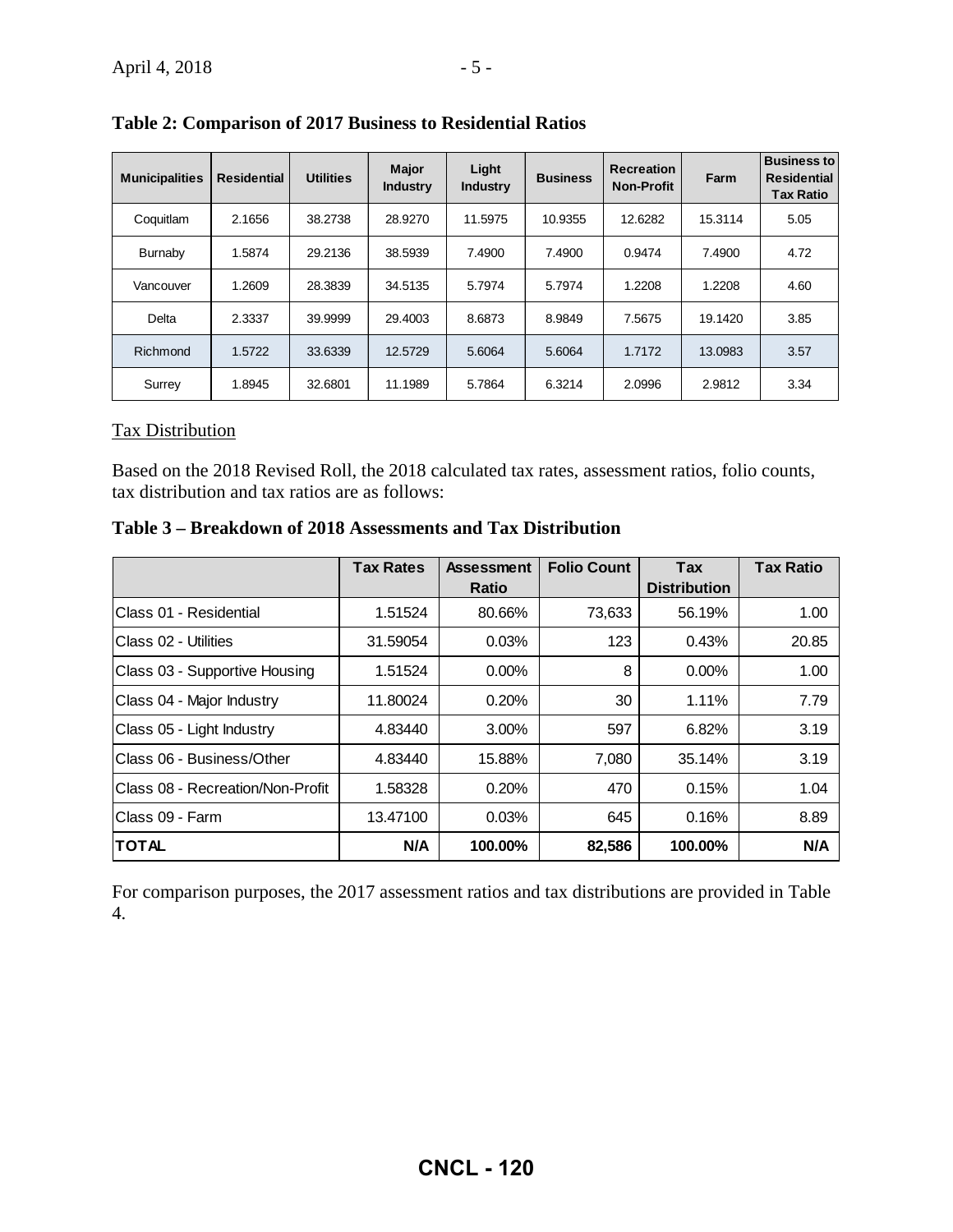|                               | <b>Tax Rates</b> | <b>Assessment</b> | <b>Folio Count</b> | Tax                 | <b>Tax Ratio</b> |
|-------------------------------|------------------|-------------------|--------------------|---------------------|------------------|
|                               |                  | <b>Ratio</b>      |                    | <b>Distribution</b> |                  |
| Class 01 - Residential        | 1.57216          | 81.95%            | 71,743             | 55.54%              | 1.00             |
| IClass 02 - Utilities         | 33.63390         | 0.03%             | 118                | 0.43%               | 21.39            |
| Class 03 - Supportive Housing |                  | $0.00\%$          |                    | $0.00\%$            |                  |
| Class 04 - Major Industry     | 12.57288         | 0.24%             | 30                 | 1.30%               | 8.00             |
| Class 05 - Light Industry     | 5.60635          | 2.93%             | 605                | 7.08%               | 3.57             |
| lClass 06 - Business          | 5.60635          | 14.62%            | 7,033              | 35.32%              | 3.57             |
| Class 08 - Seasonal/Rec       | 1.71721          | 0.20%             | 468                | 0.16%               | 1.09             |
| IClass 9 - Farm               | 13.09827         | 0.03%             | 665                | 0.17%               | 8.33             |
| lTotal                        | N/A              | 100.00%           | 80,662             | 100.00%             | N/A              |

**Table 4 – Breakdown of 2017 Assessments and Tax Distribution** 

- When average assessment values increase from the prior year, the City must adjust the tax rates lower in order to collect the same amount of taxes as the prior year. Once that adjustment is made, rates are then adjusted for the Council approved tax increase. The proposed 2018 residential tax rate is reduced by \$0.05692 for every \$1,000 of assessment. This reduction is required to reflect the 7.18% increase in average market change and Council's approved overall tax increase of 3.30% for 2018.
- The number of residential folios increased by 1,890 from 71,743 folios in 2017 to 73,633 folios in 2018. New growth in residential assessment value increased by \$1.845 billion and as a result, tax burden for the residential class increased from 55.54% in 2017 to 56.19% in 2018. Since 89.16% of all properties (73,633 out of 82,586 folios) in the City are residential, representing 80.66% of the City's total assessment value, the 2018 residential tax burden is reasonable and fair.
- Properties in Class  $03$  Supportive Housing are residential properties with specific requirements and should therefore have the same tax rates as Class 01 – Residential. With the \$2 in assessment value given to each class 03 property, there will be essential no taxes charged to supportive housing units.
- All municipalities are concerned with maintaining competitiveness in attracting businesses to their community and retaining the existing business base. Richmond's business to residential tax ratio decreased from 3.57 in 2017 to 3.19 in 2018. This decrease is largely due to the 17.29% and 20.28% increase in market values for Class 05 – Light Industry and Class 06 - Business properties, respectively. The increase in market value for these commercial properties required a decrease in tax rates from \$5.60635 per \$1,000 in assessment to \$4.83440 in order to collect only what is required to balance the 2018 operating budget.
- Attachment 1 provides a comparison of the average assessment value, municipal taxes, and class burden for various assessment classes in the comparator group. In 2017, the City continued to rank 3rd highest in average residential assessment value at \$1,023,295 and had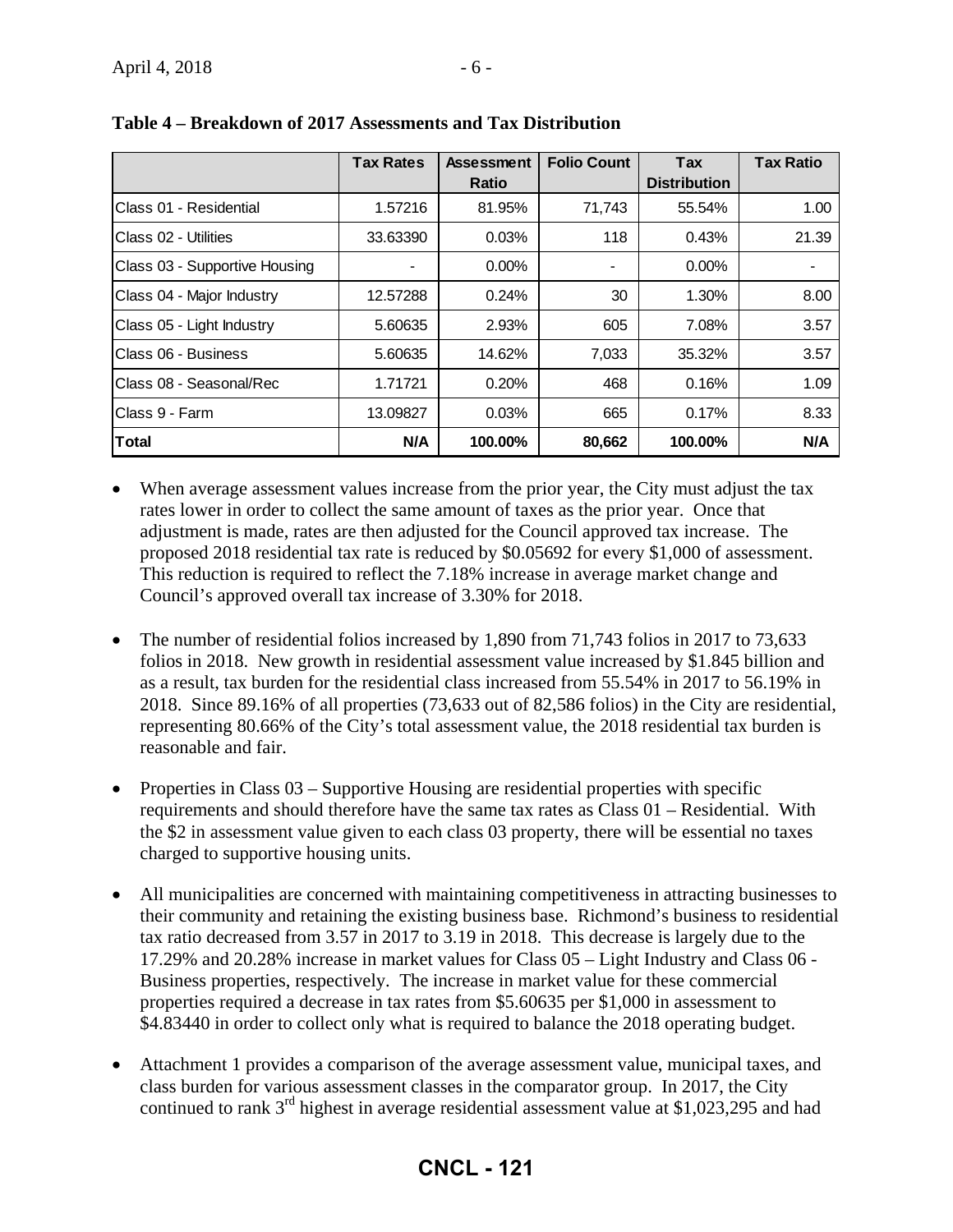the  $2<sup>nd</sup>$  lowest average municipal taxes of \$1,609 (not including taxes collected for other taxing agencies).

- Business class had the 3rd lowest average assessed value of \$1.862 million and the lowest average taxes of \$10,437. Light Industry class had the  $3<sup>rd</sup>$  highest average assessment value and the  $3<sup>rd</sup>$  lowest average municipal taxes.
- Richmond's Major Industry class had the  $2<sup>nd</sup>$  lowest average assessment value and average municipal taxes in comparison to others in the group. The City's municipal tax as a percentage of assessment value for this class is at 1.26% while other municipalities were charging as high as 3.86% of assessment.
- Municipal taxes as a % of assessment value shows the municipal tax charged for every \$1 of assessment. In the Major Industry, Light Industry, and Business categories, Richmond has the lowest or one of the lowest percentages in the comparator group, which supports Council's objective of being competitive in maintaining and attracting businesses.
- Attachment 2 provides the various 2017 tax rates for the comparator group. Richmond's tax rates were consistently in the middle or amongst the lowest in comparison to the group.
- Comparing recommended 2018 tax rates with Attachments 1 and 2, Richmond should be able to maintain the current competitive tax position relative to the comparator group.

#### Financial Impact

Propetiy tax rates provided in Bylaw 9835 will generate the municipal taxes (subject to subsequent appeal settlements and adjustments in 2018) necessary to balance the 2018 operating budget.

#### **Conclusion**

Richmond's property tax rates have consistently remained in the middle or amongst the lowest in the comparator group. The proposed rates in Bylaw 9835 will generate the necessary taxes to balance the 2018 Operating Budget and to maintain the current level of service.

Ivy Wong Manager, Revenue (604-276-4046)

IW:gjn

- Att. 1: 2017 Average Municipal Tax and Tax Burden Comparison
	- 2: Comparison of 2017 Tax Rates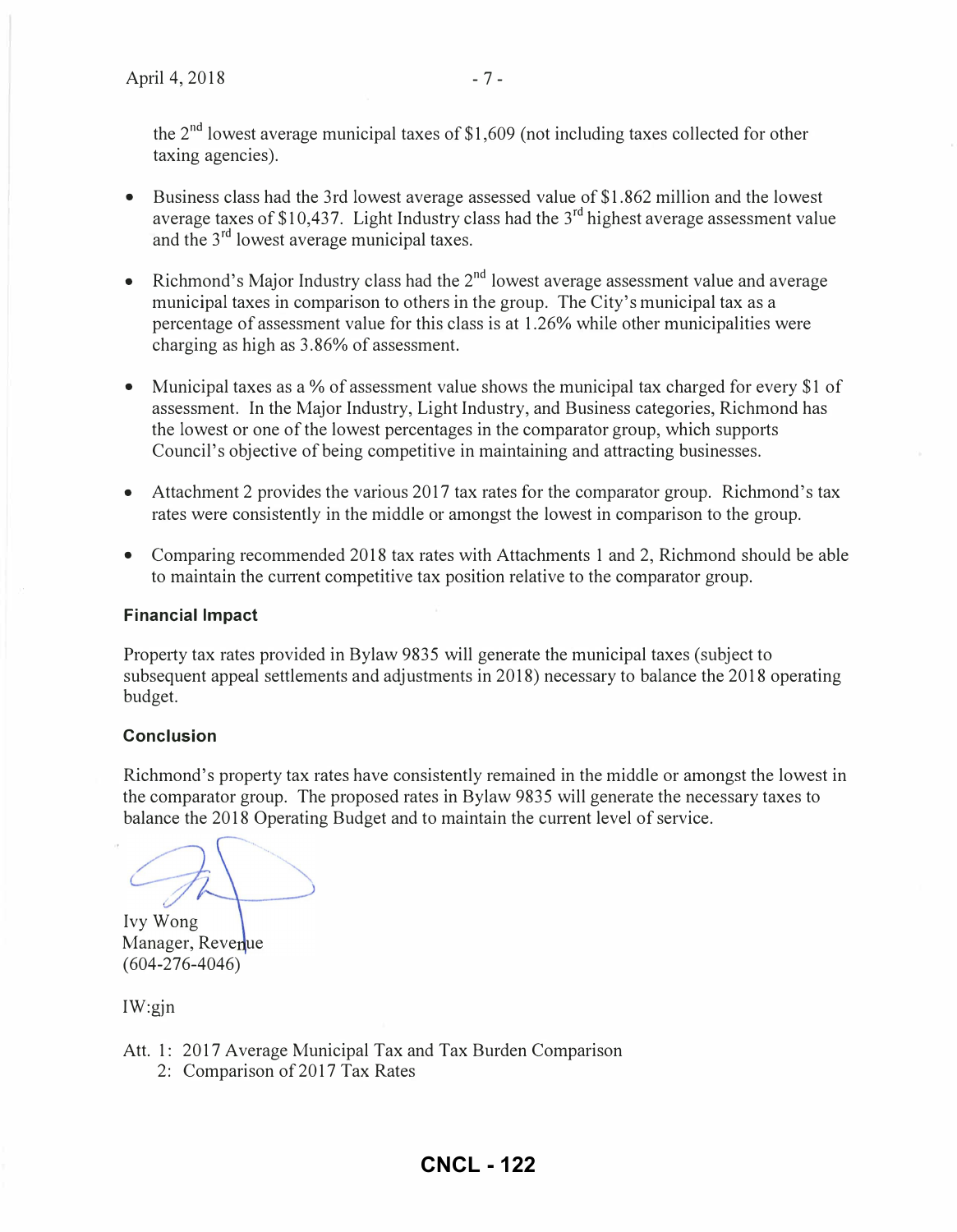| <b>Residential</b>    |               |                           |               |                       |                                               |                       |  |  |  |
|-----------------------|---------------|---------------------------|---------------|-----------------------|-----------------------------------------------|-----------------------|--|--|--|
| <b>Municipalities</b> |               | Average Assessed<br>Value |               | Average Municipal Tax | Municipal Taxes as a %<br>of Assessment Value | % of Total Tax Burden |  |  |  |
| Vancouver             | \$            | 1,674,134.48              | \$            | 2,110.97              | 0.13%                                         | 52.89%                |  |  |  |
| <b>Burnaby</b>        | \$            | 1,076,805.42              | \$            | 1,709.32              | 0.16%                                         | 49.50%                |  |  |  |
| Richmond              | $\frac{1}{2}$ | 1,023,294.99              | $\frac{1}{2}$ | 1,608.78              | 0.16%                                         | 55.54%                |  |  |  |
| Delta                 | \$            | 927,614.41                | \$            | 2,164.77              | 0.23%                                         | 52.42%                |  |  |  |
| Coquitlam             | \$            | 912,632.36                | \$            | 1,976.40              | 0.22%                                         | 65.11%                |  |  |  |
| Surrey                | \$            | 792,818.85                | \$            | 1,501.97              | 0.19%                                         | 68.20%                |  |  |  |

| 2017 Average Municipal Tax and Tax Burden Comparison |  |  |
|------------------------------------------------------|--|--|
|------------------------------------------------------|--|--|

| <b>Major Industry</b> |    |                           |    |                       |                                               |                       |  |  |  |
|-----------------------|----|---------------------------|----|-----------------------|-----------------------------------------------|-----------------------|--|--|--|
| Municipalities        |    | Average Assessed<br>Value |    | Average Municipal Tax | Municipal Taxes as a %<br>of Assessment Value | % of Total Tax Burden |  |  |  |
| Delta                 | \$ | 16,467,110.71             | S  | 484,138.00            | 2.94%                                         | 9.91%                 |  |  |  |
| Vancouver             | \$ | 13,183,500.00             | S  | 455,008.60            | 3.45%                                         | 0.77%                 |  |  |  |
| <b>Burnaby</b>        | \$ | 11,705,506.25             | S  | 451,761.14            | 3.86%                                         | 2.88%                 |  |  |  |
| Richmond              | \$ | 7,174,863.33              | \$ | 90,208.70             | 1.26%                                         | 1.30%                 |  |  |  |
| Surrey                | \$ | 4,665,296.00              | \$ | 52,246.28             | 1.12%                                         | 0.41%                 |  |  |  |
| Coquitlam             |    | N/A                       |    | N/A                   | N/A                                           | N/A                   |  |  |  |

| <b>Light Industry</b> |    |                           |    |                       |                                               |                       |  |  |  |
|-----------------------|----|---------------------------|----|-----------------------|-----------------------------------------------|-----------------------|--|--|--|
| Municipalities        |    | Average Assessed<br>Value |    | Average Municipal Tax | Municipal Taxes as a %<br>of Assessment Value | % of Total Tax Burden |  |  |  |
| Delta                 | \$ | 5,169,380.49              | \$ | 44,907.96             | 0.87%                                         | 13.66%                |  |  |  |
| <b>Burnaby</b>        | \$ | 4,746,718.86              | \$ | 35,552.92             | 0.75%                                         | 5.72%                 |  |  |  |
| Richmond              | \$ | 4,338,603.64              | \$ | 24,323.73             | 0.56%                                         | 7.08%                 |  |  |  |
| Vancouver             | \$ | 3,814,812.56              | \$ | 22,116.15             | 0.58%                                         | 1.23%                 |  |  |  |
| Surrey                | \$ | 2,788,645.15              | \$ | 16,136.13             | 0.58%                                         | 4.29%                 |  |  |  |
| Coquitlam             | \$ | 2,567,332.40              | \$ | 29,774.64             | 1.16%                                         | 3.85%                 |  |  |  |

| <b>Business</b>       |    |                           |    |                       |                                               |                       |  |  |  |
|-----------------------|----|---------------------------|----|-----------------------|-----------------------------------------------|-----------------------|--|--|--|
| <b>Municipalities</b> |    | Average Assessed<br>Value |    | Average Municipal Tax | Municipal Taxes as a %<br>of Assessment Value | % of Total Tax Burden |  |  |  |
| Vancouver             | \$ | 4,042,218.48              | \$ | 23,434.52             | 0.58%                                         | 44.08%                |  |  |  |
| <b>Burnaby</b>        | \$ | 3,538,713.81              | \$ | 26,504.97             | 0.75%                                         | 39.62%                |  |  |  |
| Coquitlam             | \$ | 3,034,774.23              | \$ | 33,186.77             | 1.09%                                         | 30.03%                |  |  |  |
| Richmond              | \$ | 1,861,683.83              | \$ | 10,437.25             | 0.56%                                         | 35.32%                |  |  |  |
| Delta                 | \$ | 1,858,630.77              | \$ | 16,699.61             | $0.90\%$                                      | 22.11%                |  |  |  |
| Surrey                | \$ | 1,814,653.57              | \$ | 11,471.15             | 0.63%                                         | 26.25%                |  |  |  |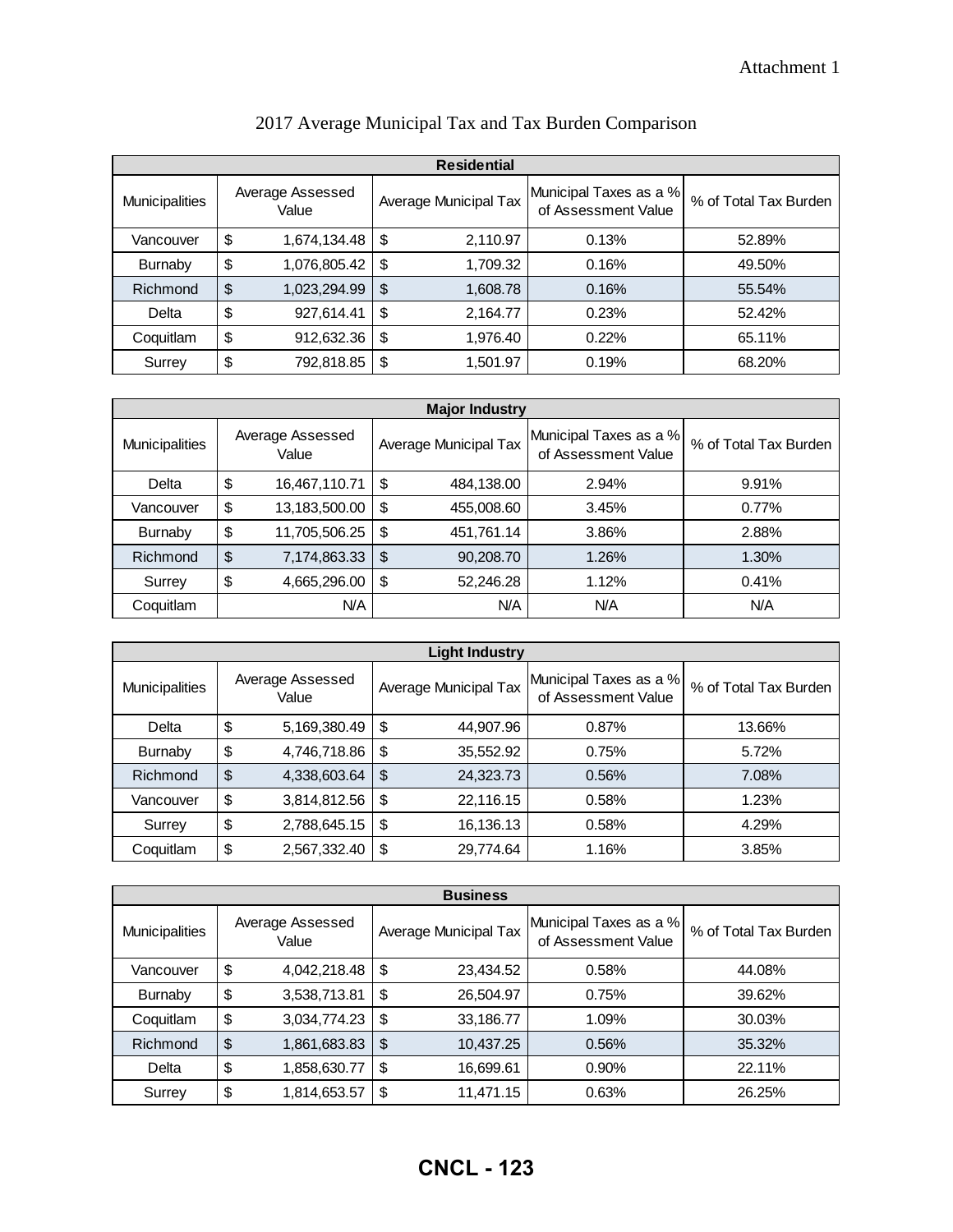|                       | Sorted by Class 01 - Residential |           |                          |                          |                 |                                        |         |  |  |  |
|-----------------------|----------------------------------|-----------|--------------------------|--------------------------|-----------------|----------------------------------------|---------|--|--|--|
| <b>Municipalities</b> | <b>Residential</b>               | Utilities | Major<br><b>Industry</b> | Light<br><b>Industry</b> | <b>Business</b> | <b>Recreation</b><br><b>Non-Profit</b> | Farm    |  |  |  |
| Delta                 | 2.3337                           | 39.9999   | 29.4003                  | 8.6873                   | 8.9849          | 7.5675                                 | 19.1420 |  |  |  |
| Coquitlam             | 2.1656                           | 38.2738   | 28.9270                  | 11.5975                  | 10.9355         | 12.6282                                | 15.3114 |  |  |  |
| Surrey                | 1.8945                           | 32.6801   | 11.1989                  | 5.7864                   | 6.3214          | 2.0996                                 | 2.9812  |  |  |  |
| <b>Burnaby</b>        | 1.5874                           | 29.2136   | 38.5939                  | 7.4900                   | 7.4900          | 0.9474                                 | 7.4900  |  |  |  |
| Richmond              | 1.5722                           | 33.6339   | 12.5729                  | 5.6064                   | 5.6064          | 1.7172                                 | 13.0983 |  |  |  |
| Vancouver             | 1.2609                           | 28.3839   | 34.5135                  | 5.7974                   | 5.7974          | 1.2208                                 | 1.2208  |  |  |  |

|  |  |  |  | Comparison of 2017 Tax Rates By Assessment Class |  |
|--|--|--|--|--------------------------------------------------|--|
|--|--|--|--|--------------------------------------------------|--|

|                       | <b>Sorted by Class 02 - Utilities</b> |                  |                                 |                          |                 |                                 |         |  |  |  |
|-----------------------|---------------------------------------|------------------|---------------------------------|--------------------------|-----------------|---------------------------------|---------|--|--|--|
| <b>Municipalities</b> | <b>Residential</b>                    | <b>Utilities</b> | <b>Major</b><br><b>Industry</b> | Light<br><b>Industry</b> | <b>Business</b> | Recreation<br><b>Non-Profit</b> | Farm    |  |  |  |
| Delta                 | 2.3337                                | 39.9999          | 29.4003                         | 8.6873                   | 8.9849          | 7.5675                          | 19.1420 |  |  |  |
| Coquitlam             | 2.1656                                | 38.2738          | 28.9270                         | 11.5975                  | 10.9355         | 12.6282                         | 15.3114 |  |  |  |
| Richmond              | 1.5722                                | 33.6339          | 12.5729                         | 5.6064                   | 5.6064          | 1.7172                          | 13.0983 |  |  |  |
| Surrey                | 1.8945                                | 32.6801          | 11.1989                         | 5.7864                   | 6.3214          | 2.0996                          | 2.9812  |  |  |  |
| <b>Burnaby</b>        | 1.5874                                | 29.2136          | 38.5939                         | 7.4900                   | 7.4900          | 0.9474                          | 7.4900  |  |  |  |
| Vancouver             | 1.2609                                | 28.3839          | 34.5135                         | 5.7974                   | 5.7974          | 1.2208                          | 1.2208  |  |  |  |

|                       | Sorted by Class 04 - Major Industry |                  |                                 |                          |                 |                                        |         |  |  |
|-----------------------|-------------------------------------|------------------|---------------------------------|--------------------------|-----------------|----------------------------------------|---------|--|--|
| <b>Municipalities</b> | <b>Residential</b>                  | <b>Utilities</b> | <b>Major</b><br><b>Industry</b> | Light<br><b>Industry</b> | <b>Business</b> | <b>Recreation</b><br><b>Non-Profit</b> | Farm    |  |  |
| <b>Burnaby</b>        | 1.5874                              | 29.2136          | 38.5939                         | 7.4900                   | 7.4900          | 0.9474                                 | 7.4900  |  |  |
| Vancouver             | 1.2609                              | 28.3839          | 34.5135                         | 5.7974                   | 5.7974          | 1.2208                                 | 1.2208  |  |  |
| Delta                 | 2.3337                              | 39.9999          | 29,4003                         | 8.6873                   | 8.9849          | 7.5675                                 | 19.1420 |  |  |
| Coquitlam             | 2.1656                              | 38.2738          | 28.9270                         | 11.5975                  | 10.9355         | 12.6282                                | 15.3114 |  |  |
| Richmond              | 1.5722                              | 33.6339          | 12.5729                         | 5.6064                   | 5.6064          | 1.7172                                 | 13.0983 |  |  |
| Surrey                | 1.8945                              | 32.6801          | 11.1989                         | 5.7864                   | 6.3214          | 2.0996                                 | 2.9812  |  |  |

|                       | Sorted by Class 05 - Light Industry |                  |                                 |                          |                 |                                 |         |  |  |
|-----------------------|-------------------------------------|------------------|---------------------------------|--------------------------|-----------------|---------------------------------|---------|--|--|
| <b>Municipalities</b> | <b>Residential</b>                  | <b>Utilities</b> | <b>Major</b><br><b>Industry</b> | Light<br><b>Industry</b> | <b>Business</b> | Recreation<br><b>Non-Profit</b> | Farm    |  |  |
| Coquitlam             | 2.1656                              | 38.2738          | 28.9270                         | 11.5975                  | 10.9355         | 12.6282                         | 15.3114 |  |  |
| Delta                 | 2.3337                              | 39.9999          | 29.4003                         | 8.6873                   | 8.9849          | 7.5675                          | 19.1420 |  |  |
| Burnaby               | 1.5874                              | 29.2136          | 38.5939                         | 7.4900                   | 7.4900          | 0.9474                          | 7.4900  |  |  |
| Vancouver             | 1.2609                              | 28.3839          | 34.5135                         | 5.7974                   | 5.7974          | 1.2208                          | 1.2208  |  |  |
| Surrey                | 1.8945                              | 32.6801          | 11.1989                         | 5.7864                   | 6.3214          | 2.0996                          | 2.9812  |  |  |
| Richmond              | 1.5722                              | 33.6339          | 12.5729                         | 5.6064                   | 5.6064          | 1.7172                          | 13.0983 |  |  |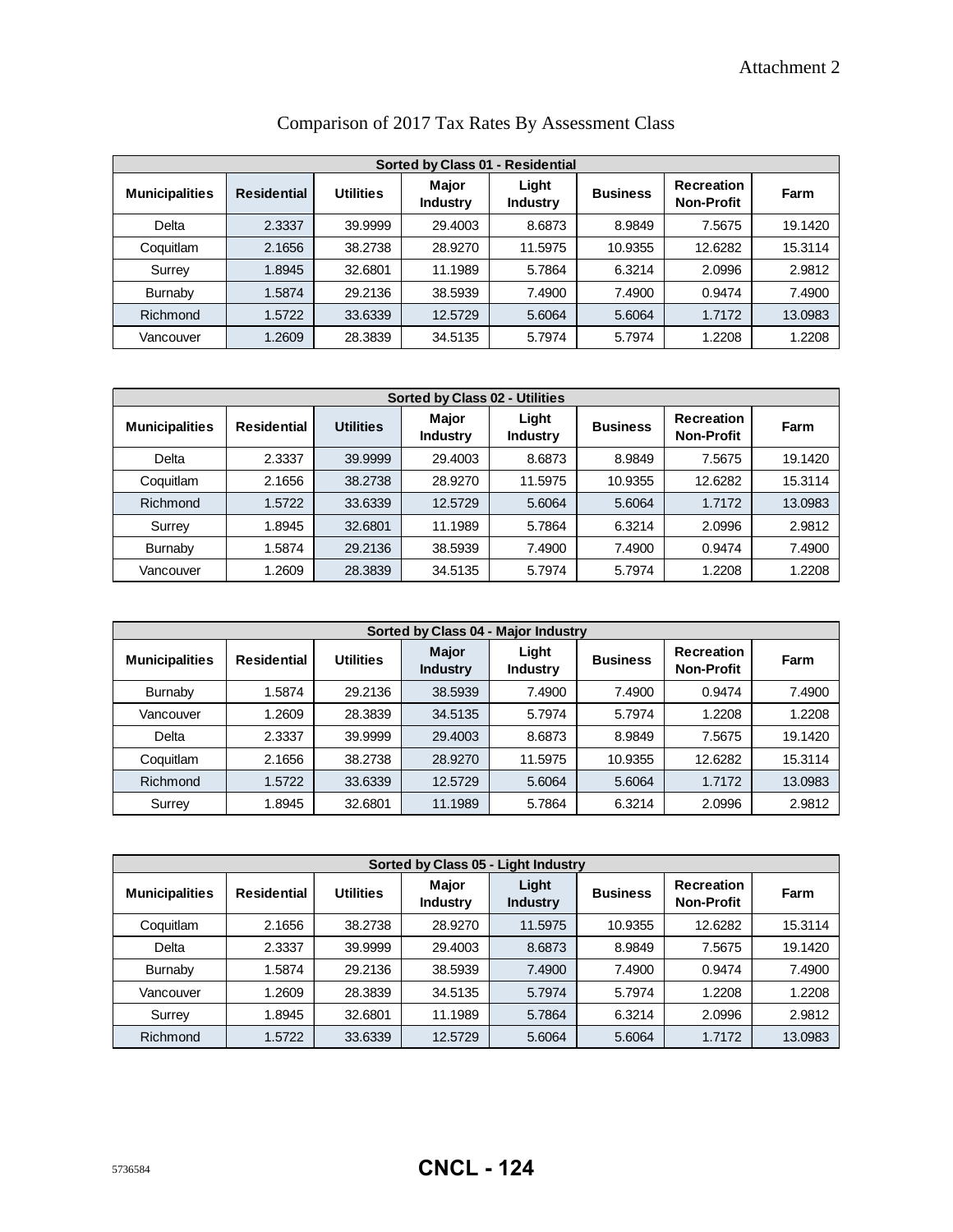|                       | Sorted by Class 06 - Business/Other |                  |                          |                          |                 |                                        |         |  |  |  |
|-----------------------|-------------------------------------|------------------|--------------------------|--------------------------|-----------------|----------------------------------------|---------|--|--|--|
| <b>Municipalities</b> | <b>Residential</b>                  | <b>Utilities</b> | Major<br><b>Industry</b> | Light<br><b>Industry</b> | <b>Business</b> | <b>Recreation</b><br><b>Non-Profit</b> | Farm    |  |  |  |
| Coquitlam             | 2.1656                              | 38.2738          | 28,9270                  | 11.5975                  | 10.9355         | 12.6282                                | 15.3114 |  |  |  |
| Delta                 | 2.3337                              | 39.9999          | 29.4003                  | 8.6873                   | 8.9849          | 7.5675                                 | 19.1420 |  |  |  |
| <b>Burnaby</b>        | 1.5874                              | 29.2136          | 38.5939                  | 7.4900                   | 7.4900          | 0.9474                                 | 7.4900  |  |  |  |
| Surrey                | 1.8945                              | 32.6801          | 11.1989                  | 5.7864                   | 6.3214          | 2.0996                                 | 2.9812  |  |  |  |
| Vancouver             | 1.2609                              | 28.3839          | 34.5135                  | 5.7974                   | 5.7974          | 1.2208                                 | 1.2208  |  |  |  |
| Richmond              | 1.5722                              | 33.6339          | 12.5729                  | 5.6064                   | 5.6064          | 1.7172                                 | 13.0983 |  |  |  |

|                       | Sorted by Class 08 - Recreation/Non-Profit |                  |                                 |                          |                 |                                        |         |  |  |  |
|-----------------------|--------------------------------------------|------------------|---------------------------------|--------------------------|-----------------|----------------------------------------|---------|--|--|--|
| <b>Municipalities</b> | <b>Residential</b>                         | <b>Utilities</b> | <b>Major</b><br><b>Industry</b> | Light<br><b>Industry</b> | <b>Business</b> | <b>Recreation</b><br><b>Non-Profit</b> | Farm    |  |  |  |
| Coquitlam             | 2.1656                                     | 38.2738          | 28,9270                         | 11.5975                  | 10.9355         | 12.6282                                | 15.3114 |  |  |  |
| Delta                 | 2.3337                                     | 39.9999          | 29,4003                         | 8.6873                   | 8.9849          | 7.5675                                 | 19.1420 |  |  |  |
| Surrey                | 1.8945                                     | 32.6801          | 11.1989                         | 5.7864                   | 6.3214          | 2.0996                                 | 2.9812  |  |  |  |
| Richmond              | 1.5722                                     | 33.6339          | 12.5729                         | 5.6064                   | 5.6064          | 1.7172                                 | 13.0983 |  |  |  |
| Vancouver             | 1.2609                                     | 28.3839          | 34.5135                         | 5.7974                   | 5.7974          | 1.2208                                 | 1.2208  |  |  |  |
| Burnaby               | 1.5874                                     | 29.2136          | 38.5939                         | 7.4900                   | 7.4900          | 0.9474                                 | 7.4900  |  |  |  |

|                       | Sorted by Class 09 - Farm |                  |                                 |                          |                 |                                 |         |  |  |
|-----------------------|---------------------------|------------------|---------------------------------|--------------------------|-----------------|---------------------------------|---------|--|--|
| <b>Municipalities</b> | <b>Residential</b>        | <b>Utilities</b> | <b>Major</b><br><b>Industry</b> | Light<br><b>Industry</b> | <b>Business</b> | Recreation<br><b>Non-Profit</b> | Farm    |  |  |
| Delta                 | 2.3337                    | 39.9999          | 29.4003                         | 8.6873                   | 8.9849          | 7.5675                          | 19.1420 |  |  |
| Coquitlam             | 2.1656                    | 38.2738          | 28.9270                         | 11.5975                  | 10.9355         | 12.6282                         | 15.3114 |  |  |
| Richmond              | 1.5722                    | 33.6339          | 12.5729                         | 5.6064                   | 5.6064          | 1.7172                          | 13.0983 |  |  |
| Burnaby               | 1.5874                    | 29.2136          | 38.5939                         | 7.4900                   | 7.4900          | 0.9474                          | 7.4900  |  |  |
| Surrey                | 1.8945                    | 32.6801          | 11.1989                         | 5.7864                   | 6.3214          | 2.0996                          | 2.9812  |  |  |
| Vancouver             | 1.2609                    | 28.3839          | 34.5135                         | 5.7974                   | 5.7974          | 1.2208                          | 1.2208  |  |  |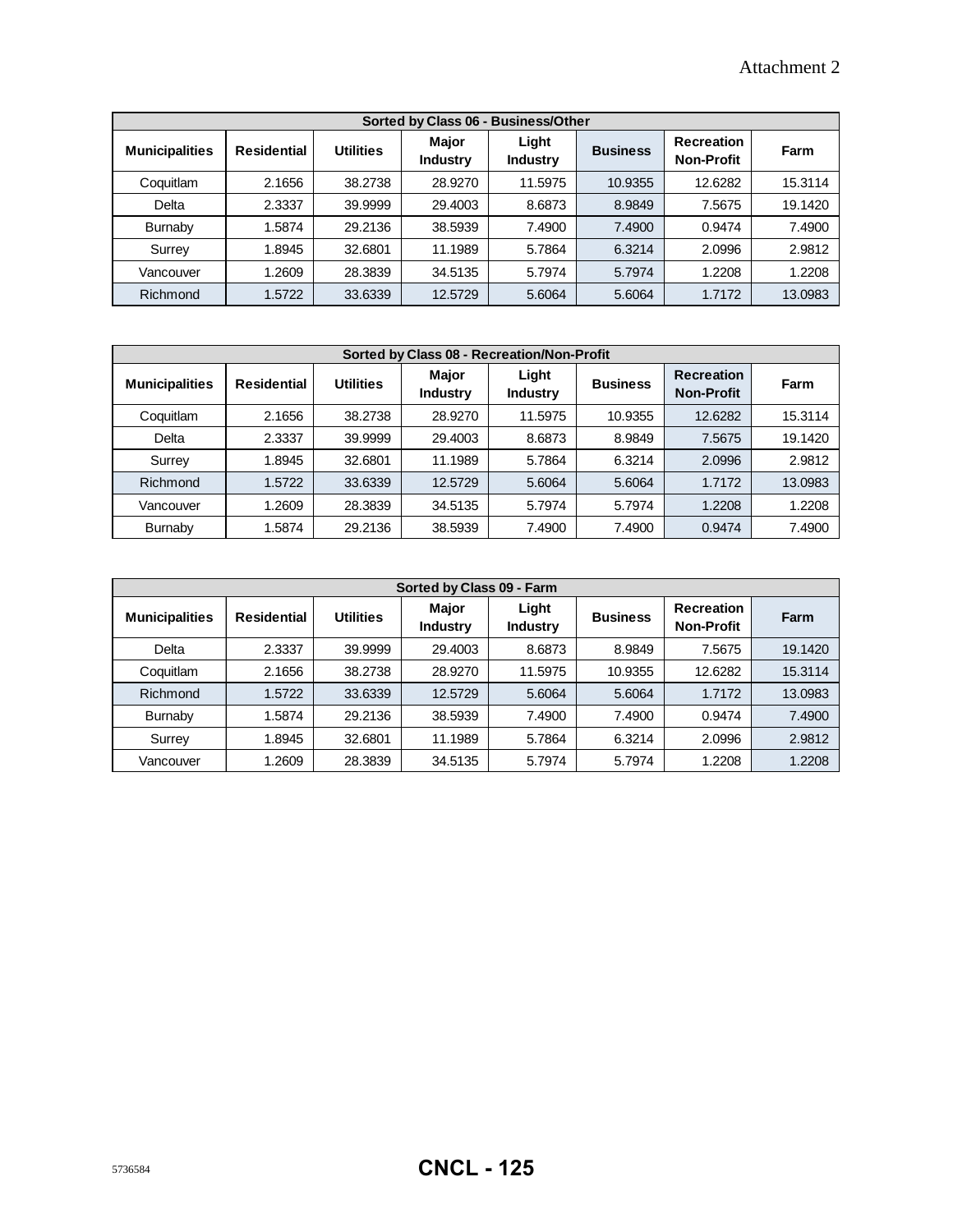

## Annual Property Tax Rates (2018) Bylaw No. 9835

The Council of the City of Richmond enacts as follows:

- (a) Parts 1 through 6 excluding Part 3, pursuant to the Community Charter; and
- (b) Part 3 pursuant to section 100 of the Municipalities Enabling and Validating Act.

## PART ONE: GENERAL MUNICIPAL RATES

#### 1.1 General Purposes

1.1.1 The tax rates shown in column A of Schedule A are imposed and levied on the assessed value of all land and improvements taxable for general municipal purposes, to provide the monies required for all general purposes of the City, including due provision for uncollectible taxes, and for taxes that it is estimated will not be collected during the year, but not including the monies required for payments for which specific provision is otherwise made in the *Community* Charter.

#### 1.2 City Policing, Fire & Rescue and Storm Drainage

1.2.1 The tax rates shown in columns B, C & D of Schedule A are imposed and levied on the assessed value of all land and improvements taxable for general municipal purposes, to provide monies required during the current year for the purpose of providing policing services, fire and rescue services and storm drainage respectively in the City, for which other provision has not been made.

#### PART TWO: REGIONAL DISTRICT RATES

2.1 The tax rates appearing in Schedule B are imposed and levied on the assessed value of all land and improvements taxable for hospital purposes and for Greater Vancouver Regional District purposes.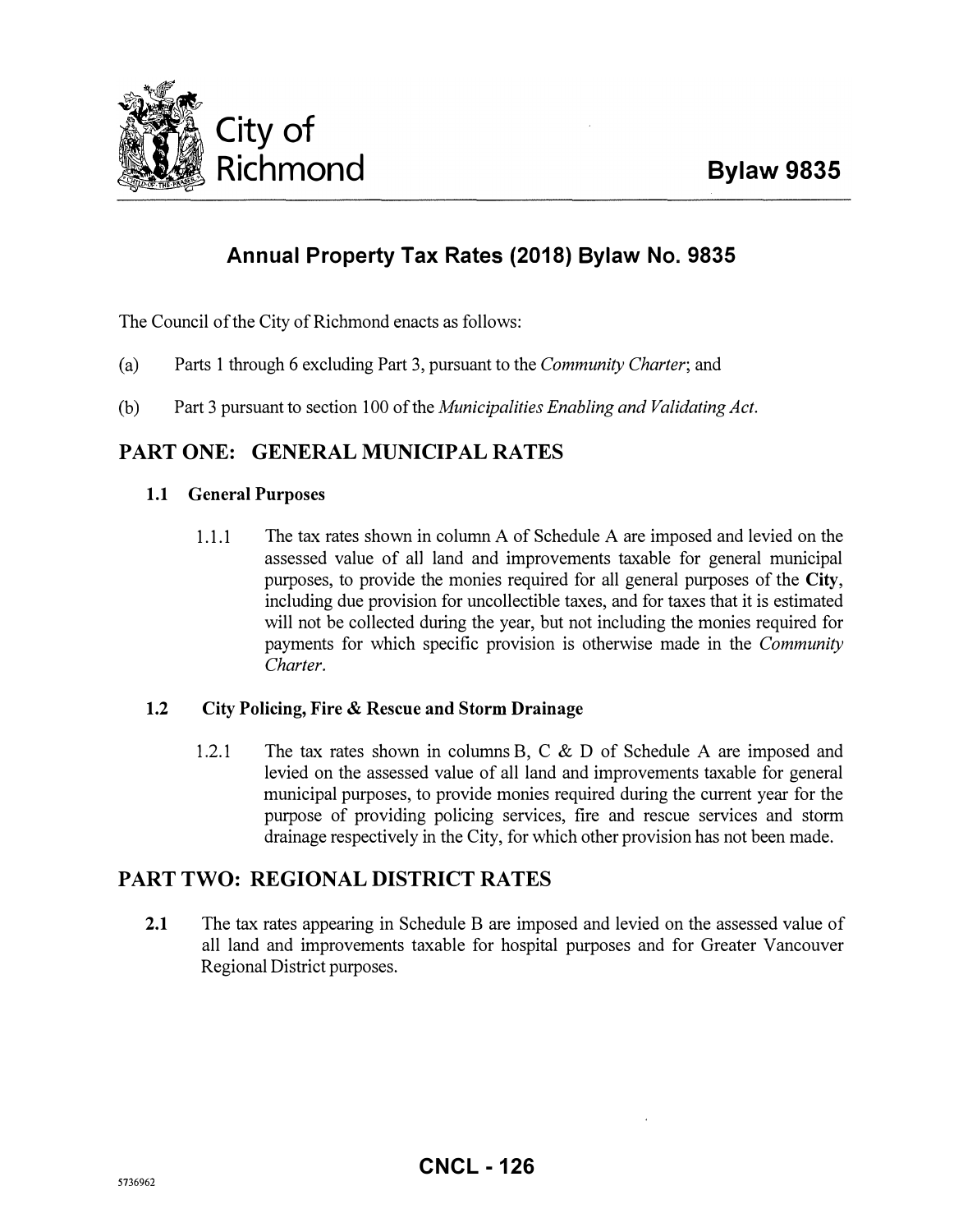### PART THREE: TRUNK SEWERAGE RATES

- 3.1 The tax rates shown in Schedule C are imposed and levied on the assessed values of all land only of all real property, which is taxable for general municipal purposes, within the following benefitting areas, as defined by the Greater Vancouver Sewerage  $\&$ Drainage District:
	- (a) Area A, being that area encompassing those portions of sewerage sub-areas and local pump areas contained in the Lulu Island West Sewerage Area of the Greater Vancouver Sewerage and Drainage District as shown on the current plan of the Lulu Island West Sewerage Area; and
	- (b) Area B, being that area encompassing Sea, Mitchell, Twigg and Eburne Islands, which is that part of the City contained in the Vancouver Sewerage Area of the Greater Vancouver Sewerage and Drainage District as shown on the current plan of the Vancouver Sewerage Area; and
	- (c) Area C, being that part of the City contained in the Fraser Sewerage Area of the Greater Vancouver Sewerage and Drainage District as shown on the current plan of the Fraser Sewerage Area,

and the total amount raised annually is to be used to retire the debt (including principal and interest) incurred for a sewage trunk system, which includes the collection, conveyance and disposal of sewage, including, without limiting the generality of the foregoing, forcemain sewers and their pumphouses and such ancillary drainage works for the impounding, conveying and discharging the surface and other waters, as are necessary for the proper laying out and construction of the said system of sewerage works, provided however that land classified as "Agriculture Zone" in Section 14.1 of the **Zoning Bylaw**, is exempt from any tax rate imposed or levied pursuant to this Part.

#### PART FOUR: GENERAL PROVISIONS

#### 4.1 Imposition of Penalty Dates

4.1.1 All taxes payable under this bylaw must be paid on or before July 3, 2018.

#### 4.2 Designation of Bylaw Schedules

4.2.1 Schedules A, B and C are attached and designated a part of this bylaw.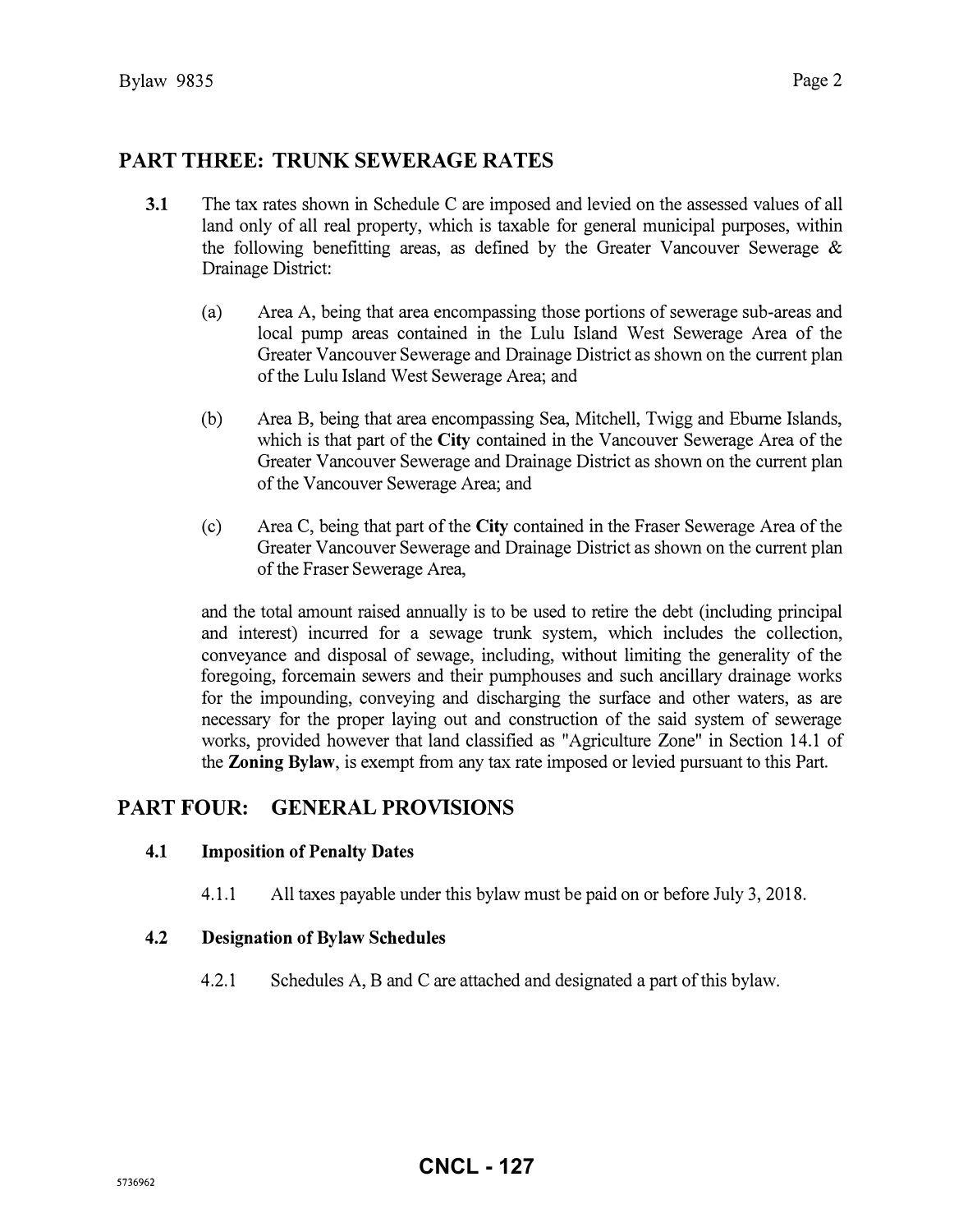#### PART FIVE: INTERPRETATION

5.1 In this bylaw, unless the context otherwise requires:

| <b>CITY</b>   | means the City of Richmond.               |
|---------------|-------------------------------------------|
| <b>ZONING</b> | means the Richmond Zoning                 |
| <b>BYLAW</b>  | Bylaw 8500, as amended from time to time. |

#### PART SIX: PREVIOUS BYLAW REPEAL

6.1 Annual Property Tax Rates (2017) Bylaw No. 9695 is repealed.

#### PART SEVEN: BYLAW CITATION

7.1 This Bylaw is cited as "Annual Property Tax Rates (2018) Bylaw No. 9835".

FIRST READING SECOND READING THIRD READING ADOPTED

CITY OF RICHMOND APPROVED for content by originating<br>
( **APPROVED** for legality by Solicitor

MAYOR CORPORATE OFFICER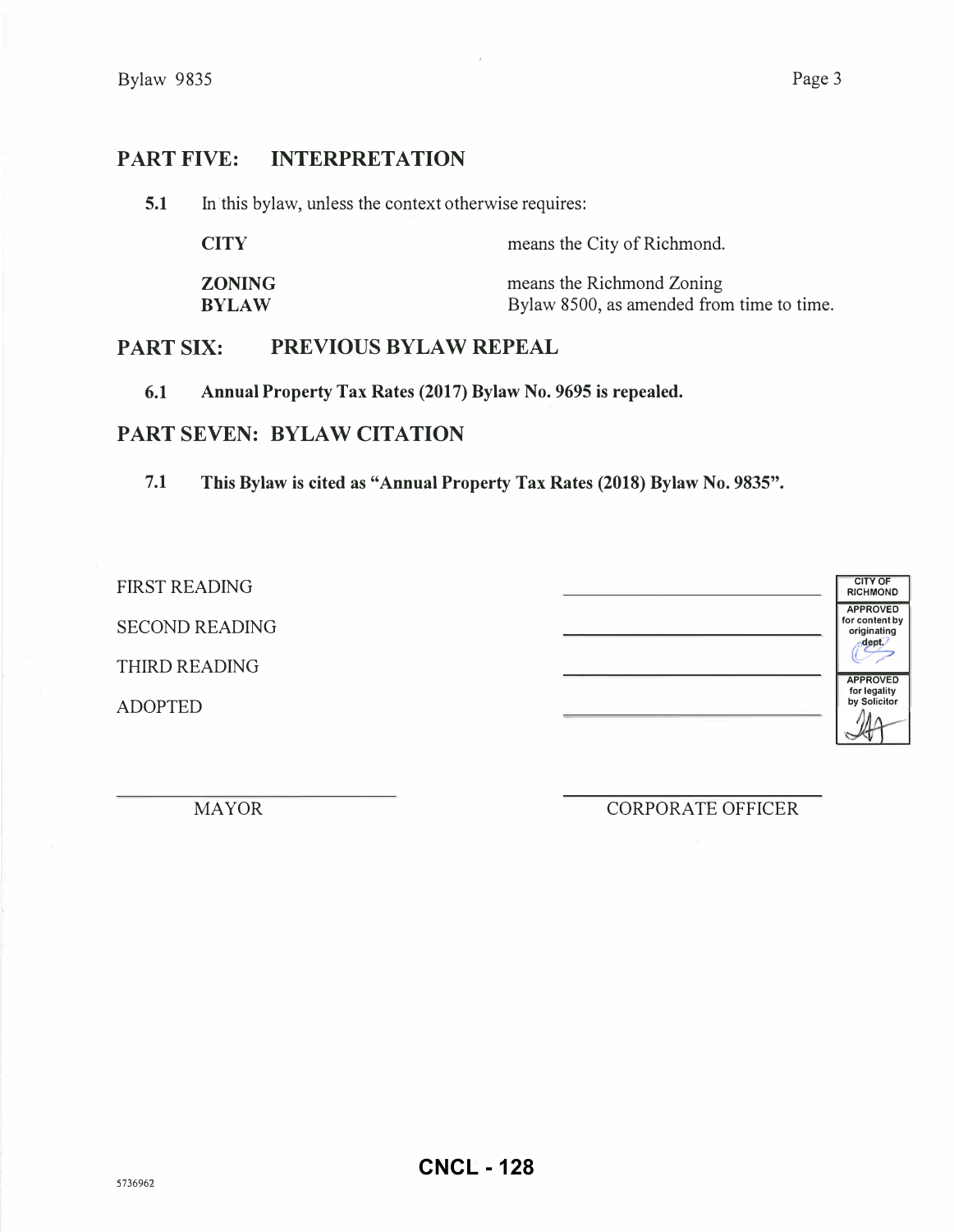## SCHEDULE A to BYLAW NO. 9835

| <b>PROPERTY</b><br><b>CLASS</b>  | <b>COLUMN A</b><br><b>GENERAL</b><br><b>PURPOSES</b> | <b>COLUMN B</b><br><b>POLICING</b><br><b>SERVICES</b> | <b>COLUMN C</b><br>FIRE &<br><b>RESCUE</b> | <b>COLUMN D</b><br><b>STORM</b><br><b>DRAINAGE</b> | <b>TOTAL</b> |
|----------------------------------|------------------------------------------------------|-------------------------------------------------------|--------------------------------------------|----------------------------------------------------|--------------|
| 1. Residential                   | 0.89979                                              | 0.33548                                               | 0.24753                                    | 0.03244                                            | 1.51524      |
| 2. Utilities                     | 18.75936                                             | 6.99421                                               | 5.16061                                    | 0.67636                                            | 31.59054     |
| Supportive<br>3.<br>Housing      | 0.89979                                              | 0.33548                                               | 0.24753                                    | 0.03244                                            | 1.51524      |
| 4. Major<br>Industry             | 7.00732                                              | 2.61260                                               | 1.92768                                    | 0.25264                                            | 11.80024     |
| 5. Light<br>Industry             | 2.87080                                              | 1.07035                                               | 0.78975                                    | 0.10350                                            | 4.83440      |
| <b>Business</b><br>6.<br>other   | 2.87080                                              | 1.07035                                               | 0.78975                                    | 0.10350                                            | 4.83440      |
| Recreation /<br>8.<br>non profit | 0.94020                                              | 0.35054                                               | 0.25864                                    | 0.03390                                            | 1.58328      |
| Farm<br>9.                       | 7.99946                                              | 2.98250                                               | 2.20061                                    | 0.28843                                            | 13.47100     |

## SCHEDULE B to BYLAW NO. 9835

| PROPERTY CLASS        | <b>REGIONAL DISTRICT</b> |
|-----------------------|--------------------------|
| 1. Residential        | 0.04248                  |
| 2. Utilities          | 0.14870                  |
| 3. Supportive Housing | 0.04248                  |
| 4. Major Industry     | 0.14445                  |
| 5. Light Industry     | 0.14445                  |
| 6. Business/other     | 0.10409                  |
| 8. Rec/non profit     | 0.04248                  |
| 9. Farm               | 0.04248                  |